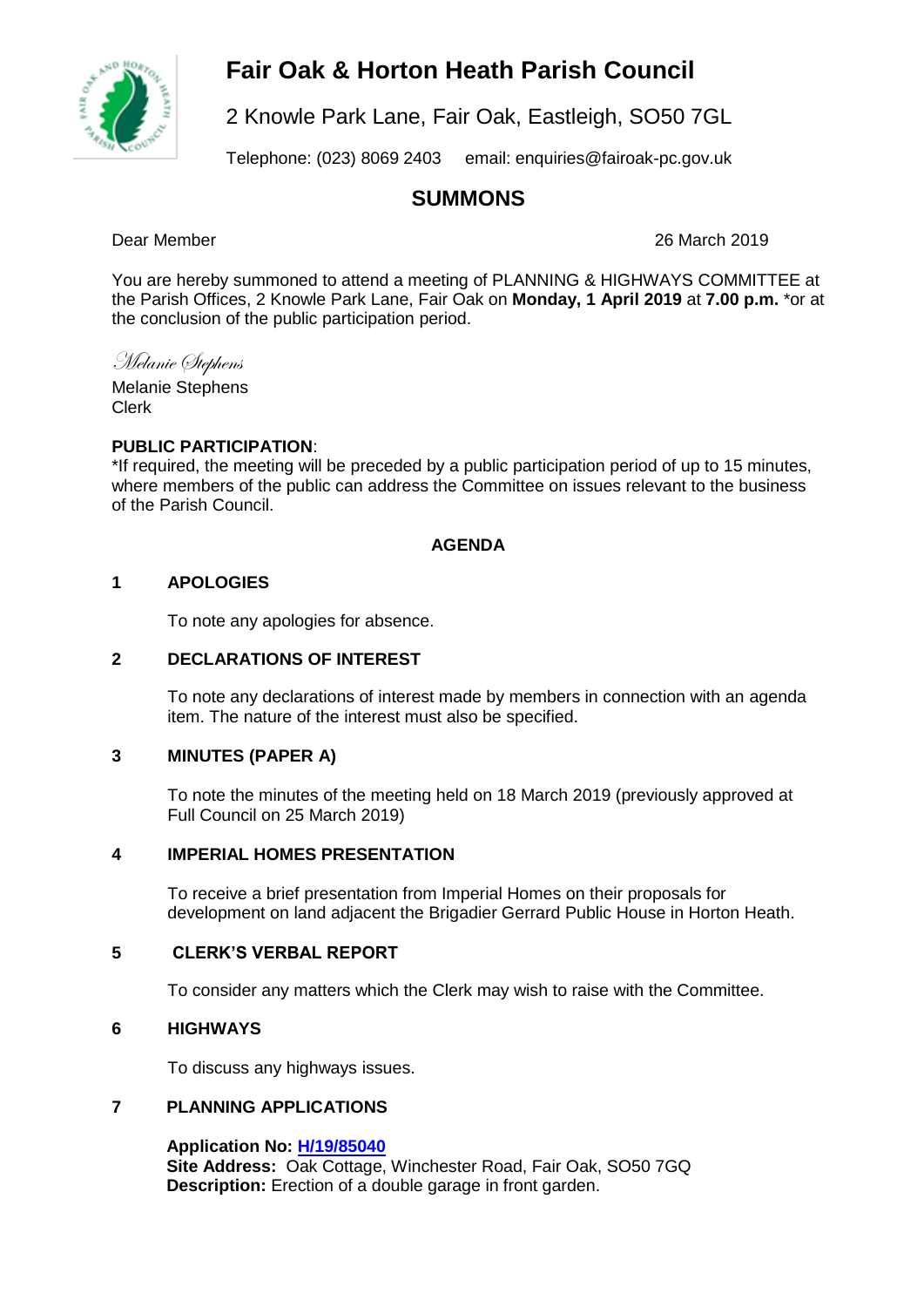#### **Application No**: **[F/19/85120](https://planning.eastleigh.gov.uk/s/papplication/a1M1v0000064hCm)**

**Site Address**: Horton Heath Service Station, Botley Road, Horton Heath, SO50 7DN **Description**: Demolition of existing service station and removal of existing above and below ground infrastructure, remediation works, and construction of replacement service station, including installation of new fuel tanks, erection of 4 pump (8 space) petrol filling station forecourt, canopy, retail kiosk, and associated infrastructure.

#### **Application No**: **[T/19/85088](https://planning.eastleigh.gov.uk/s/papplication/a1M1v0000064h1X)**

**Site Address**: 97 Stoke Heights, Fair Oak, SO50 8AH **Description**: 1 no. Hazel (T1) and 1 no. Hawthorn (T2) on side boundary between footpath and rear garden - reduce overhang back to property boundary .

#### **LIST OF DECISIONS MADE**

**Application Details**: RM/18/84037 Reserved matters **Decision:** 13 Mar 2019 Approve The Reserved Matters Delegated Decision **Proposal:** Reserved matters application pursuant to outline planning permission O/17/79837 for four dwellings. Matters of landscaping, layout, scale and appearance to be considered. Also Conditions 14 (Construction Environmental Management Plan), 15 (Badger Mitigation Strategy) and 16 (Bin and Cycle Storage). **Location:** Land rear of Waratah, Winchester Road, Fair Oak, Eastleigh, SO50 7HD

**Application Details:** F/18/84518 Full planning **Decision:** 11 Mar 2019 Refuse Planning Permission For Delegated Decision **Proposal:** Detached two storey dwelling with associated landscaping, amenity areas and new access off Anson Road **Location:** Land east of Anson Road, Horton Heath

**Application Details:** H/18/84360 Householder planning **Decision:** 12 Mar 2019 Permit Delegated Decision **Proposal**: Two storey side extension and single storey rear extension **Location:** 12 The Beeches, Fair Oak, SO50 7NS

**Application Details:** H/19/84806 Householder planning **Decision:** 15 Mar 2019 Permit Delegated Decision **Proposal:** Retention of single storey front extension (amended description) **Location:** Nakuru Root, Botley Road, Fair Oak, SO50 7AN

**Application Details:** H/19/84810 Householder planning **Decision**: 14 Mar 2019 Permit Delegated Decision **Proposal:** First floor extension above garage & conversion of garage to habitable accommodation **Location**: 30 Camelia Grove, Fair Oak, SO50 7GR

**Application Details**: H/19/84806 Householder planning **Decision**: 15 Mar 2019 Permit Delegated Decision **Proposal:** Retention of single storey front extension (amended description) **Location:** Nakuru Root, Botley Road, Fair Oak, SO50 7AN

**The plans and documents for the above applications can be accessed via the Eastleigh Borough Council Planning Portal by clicking on the links above.**

#### **To: Committee Members Committee Members**

Cllr P Barrett Cllr J Noel Cllr H McGuinness Cllr D Scott Cllr T Mignot Cllr P Spearey (Chairman)

Mrs L Greenslade (Deputy Clerk)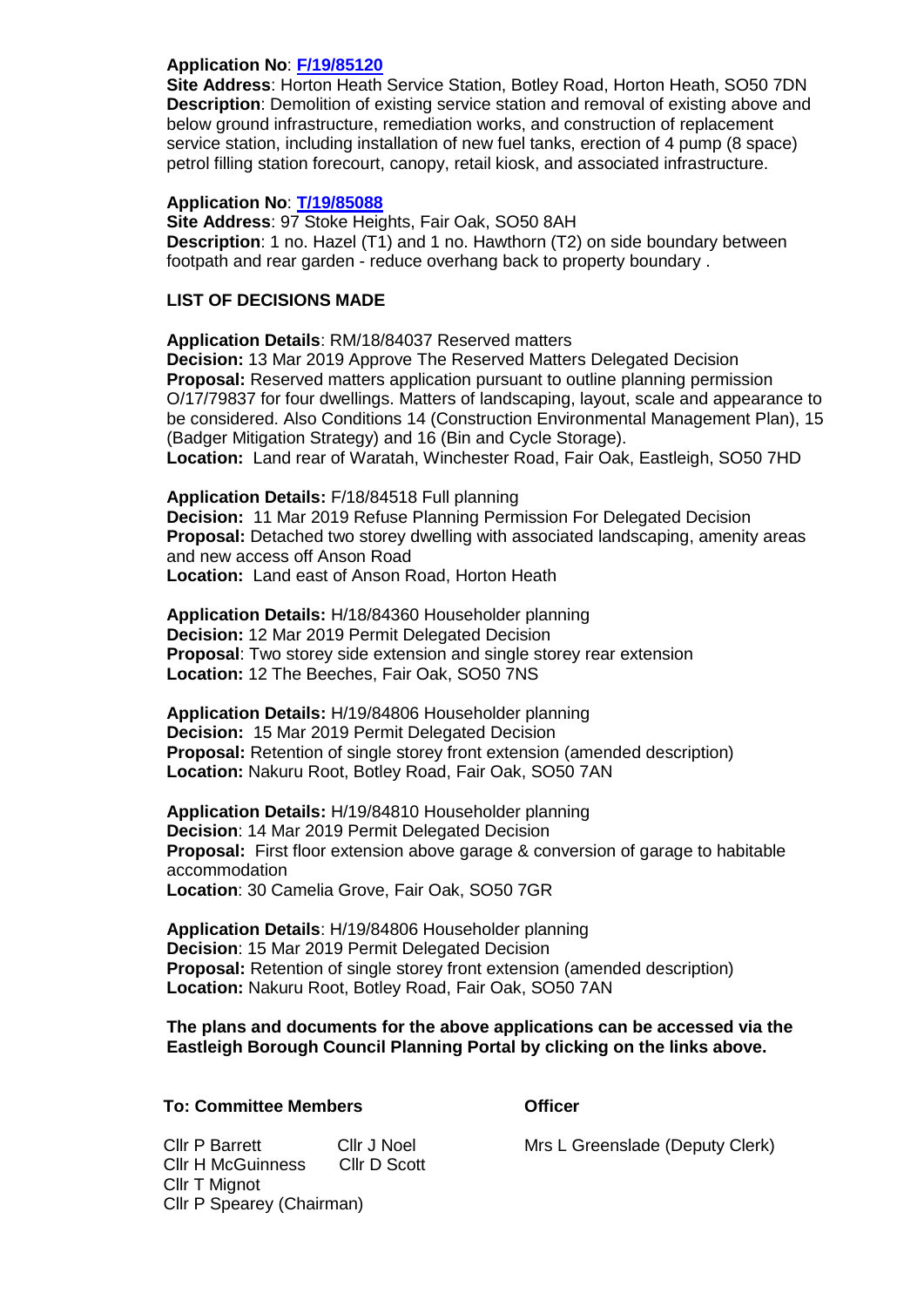

# **Fair Oak & Horton Heath Parish Council**

2 Knowle Park Lane, Fair Oak, Eastleigh, SO50 7GL

Telephone: (023) 8069 2403 email: enquiries@fairoak-pc.gov.uk

Minutes of the Planning & Highways Committee meeting held on Monday 18 March 2019 at 6.00 pm at 2 Knowle Park Lane, Fair Oak

**Present: Clirs Barrett, McGuinness, Scott & Spearey (Chairman)** 

**Others Present:** Cllr Bird & Mrs Douglas

**Apologies:** None received.

**Officers in attendance:** Mrs L Greenslade, Deputy Clerk

# **PUBLIC PARTICIPATION**

None present.

# **86 DECLARATIONS OF INTEREST**

None received.

#### **87 MINUTES**

### **RESOLVED**

That the minutes of the meeting held on 4 March 2019 be signed by the Chairman as a correct record.

#### **88 CLERK'S VERBAL REPORT**

The Deputy Clerk advised that Imperial Homes wished to make a presentation of their proposed development in Horton Heath, prior to them submitting a formal application to the Planning Authority.

#### **RESOLVED**

That Imperial Homes be invited to the Planning meeting on 1 April 2019.

#### **89 HIGHWAYS**

Members highlighted the following issues:-

- Burnetts Lane several pot holes
- Botley Road two loose manhole covers, one adjacent White Tree Close and one outside the Parish Offices.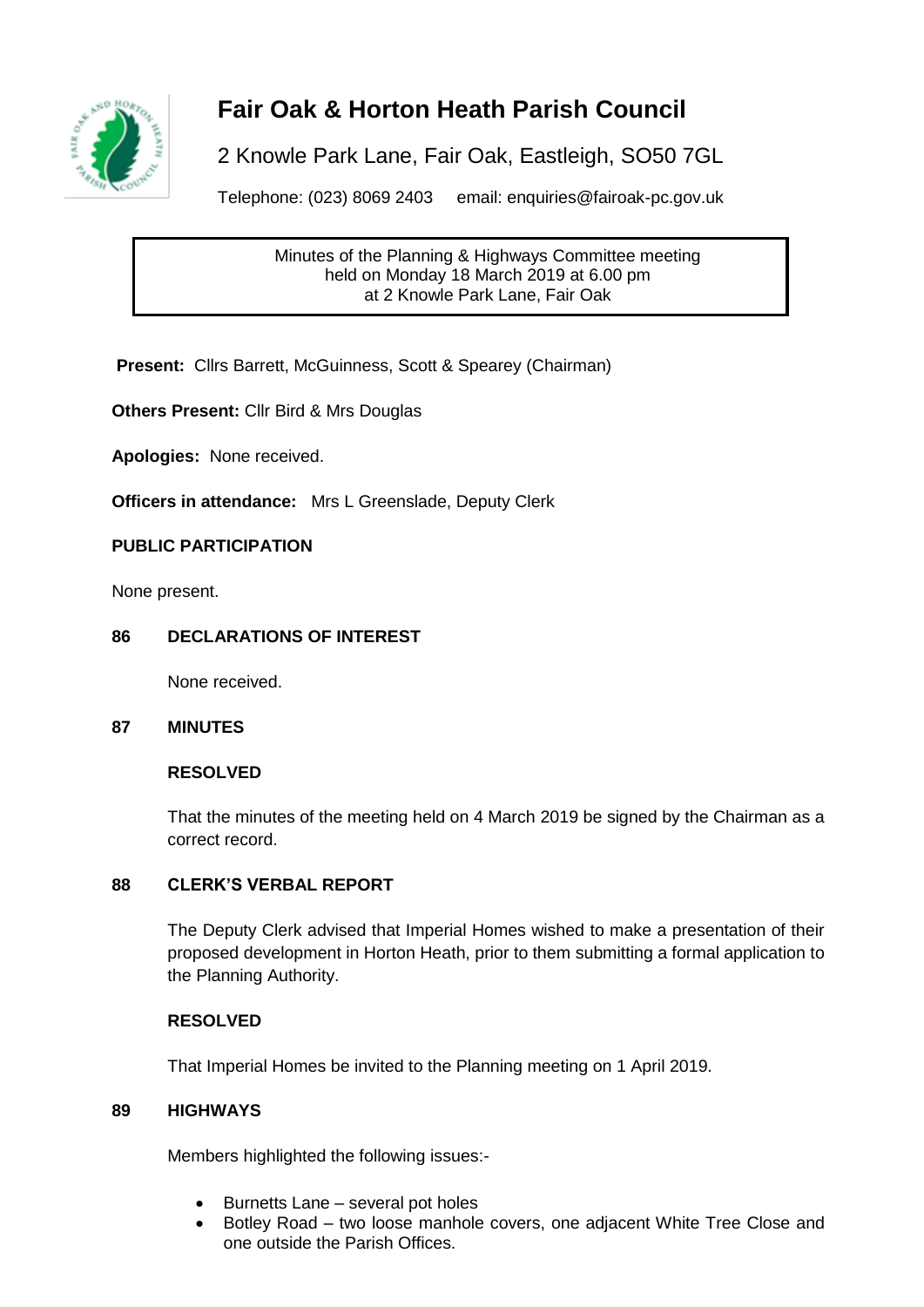• Horton Heath Crossroads – reports of motorists jumping the lights while school children are crossing.

#### **RESOLVED**

That the Deputy Clerk would report the above issues.

#### **90 PLANNING APPLICATIONS**

Cllrs discussed planning applications, and made the following comments: -

#### **Application No**: **[H/19/84998](https://planning.eastleigh.gov.uk/s/papplication/a1M1v0000064aFS)**

**Site Address**: 414 Fair Oak Road, Fair Oak, SO50 7AD **Description**: Two and single storey rear extension **Comments:** No objection in principle, but concerns raised regarding the impact on the visual amenity for the neighbours.

#### **Application No**: **[H/19/85019](https://planning.eastleigh.gov.uk/s/papplication/a1M1v0000064fVo)**

**Site Address**: Stroudwood Farm, Winchester Rd, Lower Upham, SO32 1HH **Description**: Proposed Triple oak framed detached garage **Comments:** No objection

#### **Application No**: **[F/19/84958](https://planning.eastleigh.gov.uk/s/papplication/a1M1v000005rhVX)**

**Site Address**: Victoria Farmhouse, Fir Tree Lane, Horton Heath, SO50 7DF **Description**: Change of use of land and building from use class C3 (Residential) to use class B1 (offices) and creation of additional parking area **Comments:** No objection

#### **Application No**: **[PN/19/85033](https://planning.eastleigh.gov.uk/s/papplication/a1M1v0000064fsc)**

**Site Address**:Hall Lands Farm, Hall Lands Lane, Fair Oak, SO50 7EF **Description**: Construction of an extension to an existing agricultural building. **Comments**: No objection

#### **Application No**: **[H/19/84916](https://planning.eastleigh.gov.uk/s/papplication/a1M1v000005rglk)**

**Site Address**:1 Sandy Lane, Fair Oak, SO50 8EG **Description**: Drop kerb **Comments**: Object on safety grounds on the highway

#### **Application No**: **[T/19/84986](https://planning.eastleigh.gov.uk/s/papplication/a1M1v0000064Zh7)**

**Site Address**:19 Michaels Way, Fair Oak, SO50 7NR **Description**: 1 no. Beech (T3) - remove young growth on previously cut stem. Tree located on land at rear of property. **Comments**: No objection subject to the guidance of the Tree Officer

#### **Application No: [T/19/84989](https://planning.eastleigh.gov.uk/s/papplication/a1M1v0000064Zln)**

**Site Address:** 19 Michaels Way, Fair Oak, SO50 7NR **Description:** 1 Oak (T2) – remove 2 lower limbs over the garage **Comments:** No objection subject to the guidance of the Tree Officer

#### **Application No**: **[F/18/83986](https://planning.eastleigh.gov.uk/s/papplication/a1M1v00000416ax)**

**Site Address**:Land north of Mortimers Lane and west of Hall Lands Lane, Fair Oak **Description**: Erection of 26 no. dwellings, public open space, landscaping, car parking and associated works.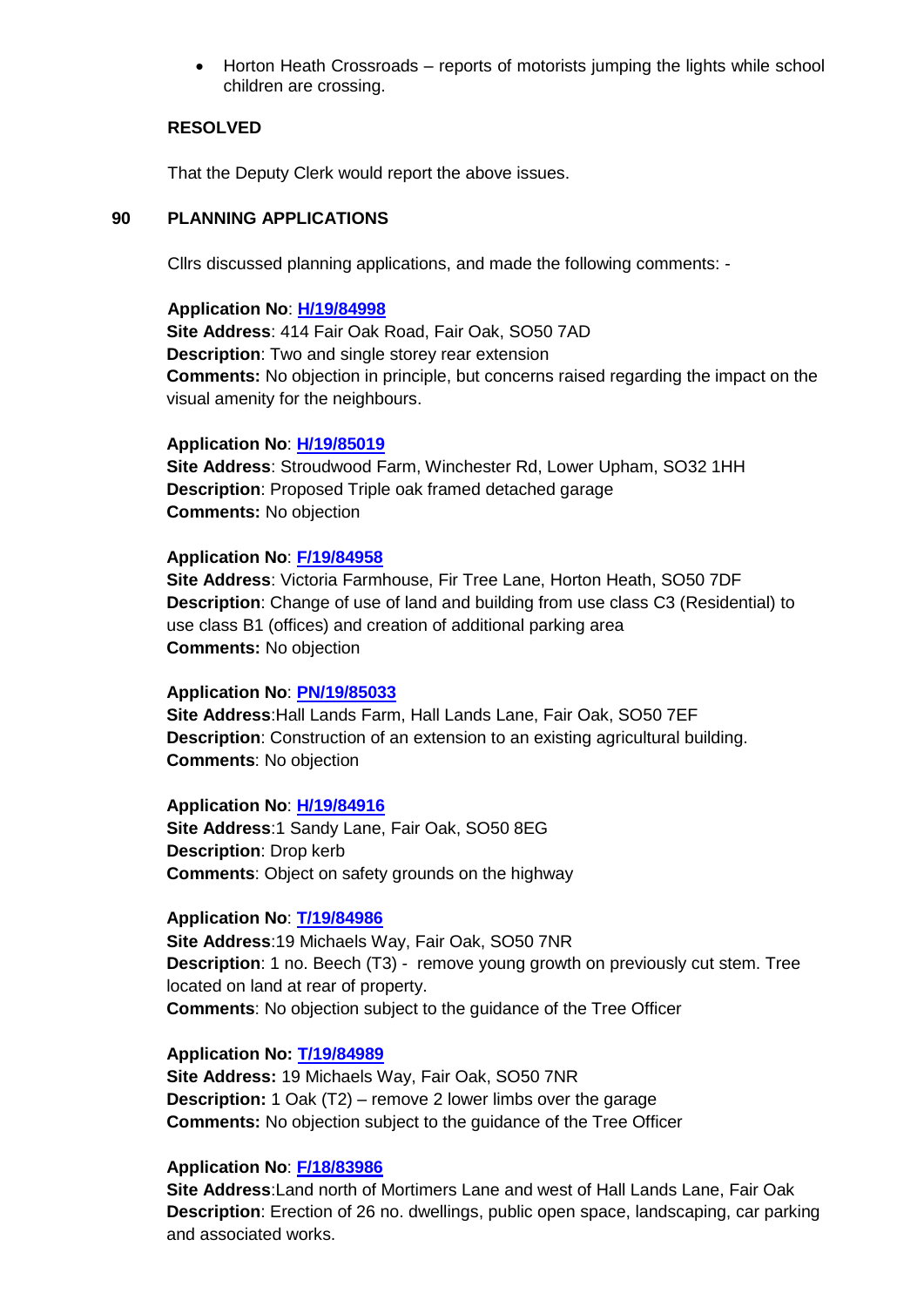**Comments:** Object as nothing has fundamentally changed, however, if EBC were of a mind to permit the application the Parish Council request the following be considered:-

- 1) A crossing be installed in Mortimers Lane
- 2) Concerns on overlooking into bungalows request obscure glass be used
- 3) Request mature landscaping as a buffer rather than new young foliage.

### **Application No**: **[F/19/85028](https://planning.eastleigh.gov.uk/s/papplication/a1M1v0000064fYO)**

**Site Address**:Site 2, Allington Lane, Fair Oak, SO50 7DB

**Description**: Full planning application for the construction of 35 dwellings including 12 affordable, with associated public open space, landscaping, ecological mitigation, car parking and cycle storage.

**Comments**: No objection – The plans indicate 10 plots for affordable housing, whereas the brief states 12 dwellings.

#### **Application No**: **[H/19/85084](https://planning.eastleigh.gov.uk/s/papplication/a1M1v0000064grk)**

**Site Address**: Plum Tree Cottage, Durley Road, Horton Heath, SO50 7DY **Description**: 2 storey side extension with pitched roof and erection of a detached carport/garage.

**Comments**: No objection

# **LIST OF DECISIONS MADE**

**Application Details:** H/18/84533 Householder planning **Decision:** 20 Feb 2019 Permit Delegated Decision **Proposal:** Two storey side extension and installation of 4no. roof lights. Enlargement of vehicular access to create 2no. additional parking spaces and replacement of brick boundary wall with timber fence with concrete posts plus metal gates with brick pier **Location:** 5 Elland Close, Fair Oak, SO50 7JY

**Application Details:** H/19/84703 Householder planning **Decision:** 1 Mar 2019 Permit Delegated Decision **Proposal:** Two storey side extension with single storey rear extension following demolition of existing conservatory **Location:** 69 Stubbington Way, Fair Oak, SO50 7LQ

**Application Details:** F/19/84748 Full planning **Decision:** 6 Mar 2019 Permit Delegated Decision **Proposa**l: Construction of a new agricultural access from Mortimers Lane **Location**: Pembers Cottage, Pembers Hill Farm, Mortimers Lane, SO50 7EA

**Application Details:** H/19/84749 Householder planning **Decision**: 7 Mar 2019 Permit Delegated Decision **Proposal:** Retention of Detached Garage/Store **Location:** Nakuru Root, Botley Road, Fair Oak, SO50 7AN

**Application Details:** H/19/84789 Householder planning **Decision:** 6 Mar 2019 Permit Delegated Decision **Proposal:** Proposed two storey side and single storey rear extension following demolition of existing conservatory. **Location:** 7 Newmarket Close, Horton Heath, SO50 7LJ

**Application Details:** H/19/84745 Householder planning **Decision:** 7 Mar 2019 Permit Delegated Decision